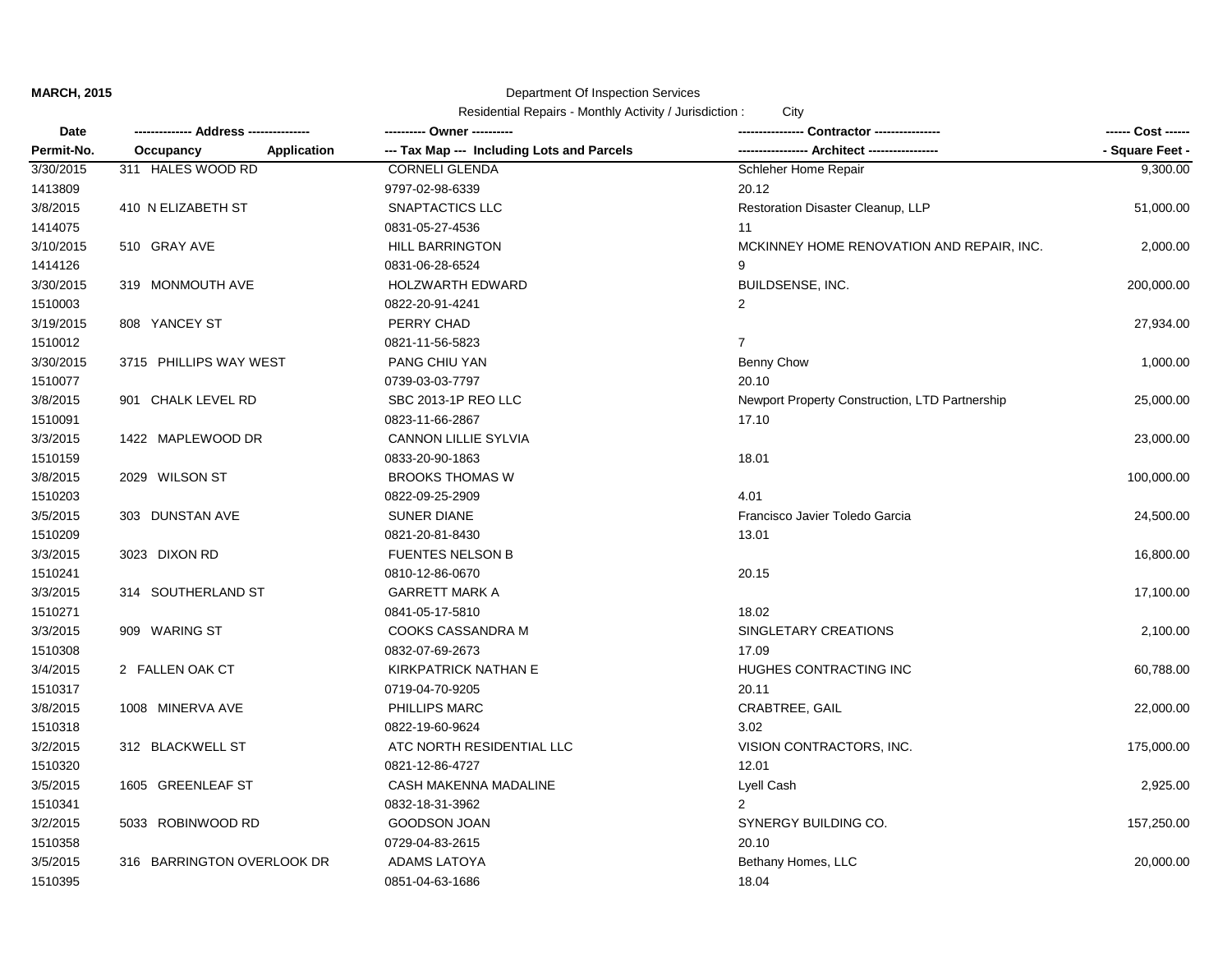### Department Of Inspection Services

| Date       |                          | ---------- Owner ----------                | Contractor ----------------                          | ------ Cost ------ |
|------------|--------------------------|--------------------------------------------|------------------------------------------------------|--------------------|
| Permit-No. | Application<br>Occupancy | --- Tax Map --- Including Lots and Parcels | -- Architect -----------------                       | - Square Feet -    |
| 3/23/2015  | 609 WHEAT MILL RD        | <b>HARRIS KIMBERLY NICOLE</b>              | TARHEEL ASPHALT & COATING                            | 29,500.00          |
| 1510405    |                          | 0824-02-95-9034                            | 17.08                                                |                    |
| 3/3/2015   | 2304 ALBANY ST           | ODOHERTY JOHN E                            | John Madonis                                         | 15,700.00          |
| 1510417    |                          | 0822-05-18-3534                            | 4.01                                                 |                    |
| 3/3/2015   | 3900 DOVER RD            | <b>HALL LAURA SEIBERT</b>                  | ROMEO GUEST ASSOC. INC                               | 200,000.00         |
| 1510440    |                          | 0719-01-48-6706                            | 20.08                                                |                    |
| 3/2/2015   | 1922 HART ST             | <b>RENOVISION PROPERTIES LLC</b>           | Renovision Properties, LLC                           | 1,000.00           |
| 1510448    |                          | 0831-15-53-9110                            | 10.01                                                |                    |
| 3/26/2015  | 5413 PENRITH DR          | SHERMAN STEVE E                            |                                                      | 25,000.00          |
| 1510450    |                          | 0729-04-90-6269                            | 20.10                                                |                    |
| 3/3/2015   | 2610 WOODMONT DR         | <b>MYRICK ANDREA L</b>                     | Home Performance NC, Inc.                            | 4,250.00           |
| 1510451    |                          | 0823-17-10-6235                            | 17.05                                                |                    |
| 3/3/2015   | 124 S BRIGGS AVE         | KAZEMZADEH HOMAYOON                        |                                                      | 10,000.00          |
| 1510456    |                          | 0831-15-63-9227                            | 10.01                                                |                    |
| 3/10/2015  | 2519 STATE ST            | <b>HYATT FRANCESCA</b>                     |                                                      | 4,400.00           |
| 1510457    |                          | 0832-10-37-1286                            | 1.01                                                 |                    |
| 3/17/2015  | 3415 WINSTON RD          | FITZ-HENLEY JOHN TRUSTEE                   |                                                      | 28,050.00          |
| 1510458    |                          | 0823-11-75-2899                            | 17.05                                                |                    |
| 3/24/2015  | 709 ARNETTE AVE          | RENOVISION PROPERTIES LLC                  | Renovision Properties, LLC                           | 100,200.00         |
| 1510460    |                          | 0821-11-57-4049                            | $\overline{7}$                                       |                    |
| 3/3/2015   | 19 GLENMORE DR           | <b>BLACKMAN LOU UZZLE</b>                  | Sustainable Building Solutions LLC dba Green Horizon | 4,700.00           |
| 1510463    |                          | 0820-09-05-2547                            | 20.07                                                |                    |
| 3/27/2015  | 1328 CAMPUS DR           | <b>DUKE UNIVERSITY</b>                     | LECHASE CONSTRUCTION SERVICES, LLC                   | 296,325.00         |
| 1510466    |                          | 0822-07-41-9440                            | 15.03                                                |                    |
| 3/4/2015   | 1009 N BUCHANAN BLVD     | <b>FOREST GATE PROPERTIES LLC</b>          |                                                      | 9,000.00           |
| 1510476    |                          | 0822-15-53-9919                            | 3.01                                                 |                    |
| 3/4/2015   | 1009 N BUCHANAN BLVD     | FOREST GATE PROPERTIES LLC                 |                                                      | 9,000.00           |
| 1510479    |                          | 0822-15-53-9919                            | 3.01                                                 |                    |
| 3/24/2015  | 3101 PUMP STATION LN     | <b>ESCLAMADO RAMON M</b>                   | Hollow Rock Construction LLC                         | 9,650.00           |
| 1510481    |                          | 0814-03-30-0362                            | 17.07                                                |                    |
| 3/26/2015  | 1140 GASTON MANOR DR     | ANDERSON ARTHUR G CO-TRUSTEE               | SIGMON CONSTRUCTION                                  | 94,500.00          |
| 1510484    |                          | 0769-03-43-4350                            | 19                                                   |                    |
| 3/10/2015  | 2109 SUMMIT ST           | WEINFURT JEAN LENNON                       | <b>GARRETT BUILDERS LLC</b>                          | 75,000.00          |
| 1510498    |                          | 0821-18-40-5172                            | $\overline{7}$                                       |                    |
| 3/23/2015  | 2911 UNIVERSITY DR       | NABORS JEREMY M                            |                                                      | 5,500.00           |
| 1510499    |                          | 0810-08-97-1663                            | 20.15                                                |                    |
| 3/5/2015   | 2800 CHELSEA CIR         | WHITE ANITA ROBINETTE                      | <b>GRAU BUILDING COMPANY</b>                         | 181,015.00         |
| 1510500    |                          | 0719-02-69-8113                            | 20.08                                                |                    |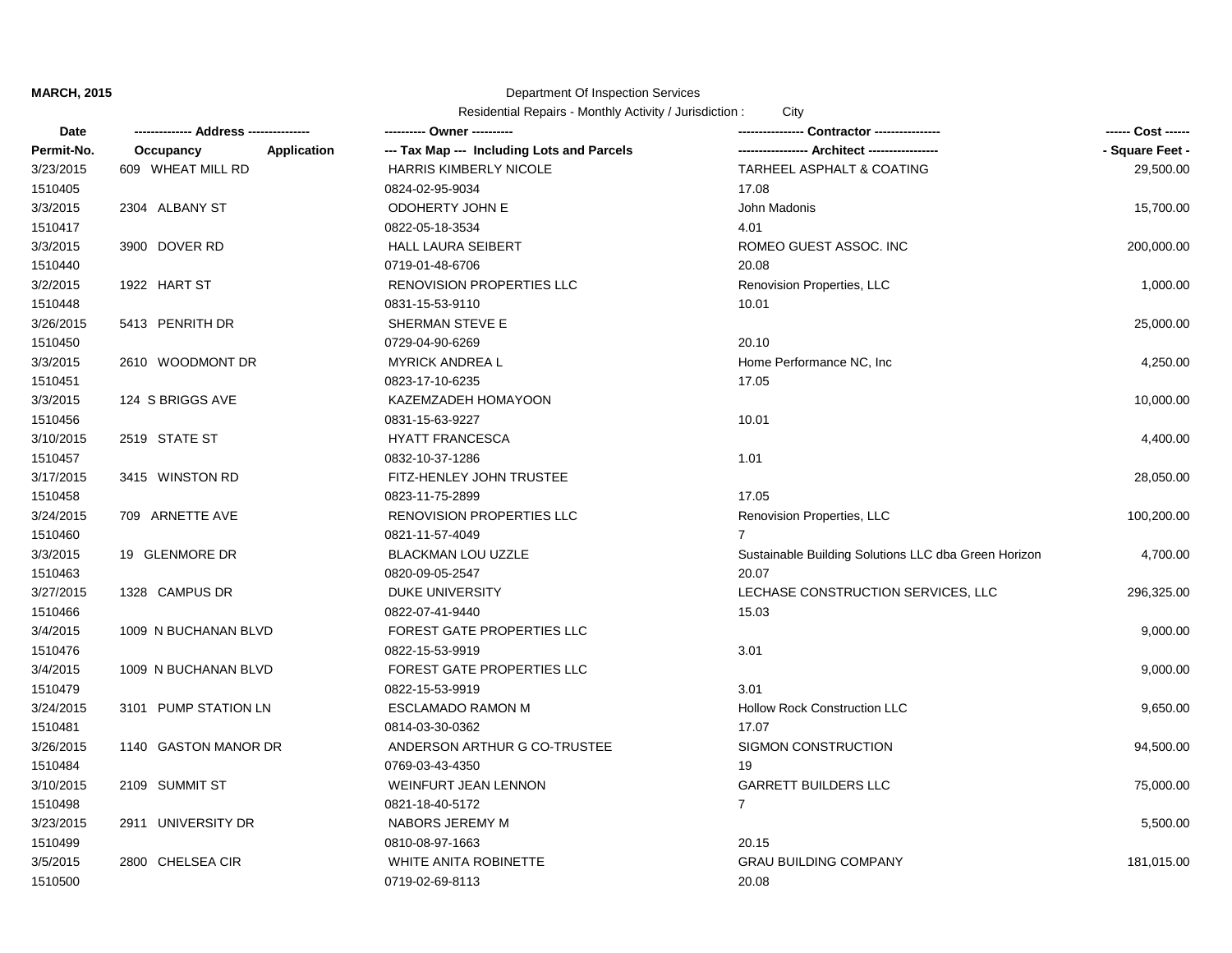### Department Of Inspection Services

| Date       |                                 | ---------- Owner ----------                | Contractor ----------------            | ------ Cost ------ |
|------------|---------------------------------|--------------------------------------------|----------------------------------------|--------------------|
| Permit-No. | <b>Application</b><br>Occupancy | --- Tax Map --- Including Lots and Parcels | -- Architect -----------------         | - Square Feet -    |
| 3/12/2015  | 2032 W CLUB BLVD                | <b>GOTTSCHALK STEFAN ARIC</b>              | W. D. OSBORNE GENERAL CONTRACTOR, INC. | 58,200.00          |
| 1510501    |                                 | 0822-09-25-1356                            | 4.01                                   |                    |
| 3/5/2015   | 3507 WESTOVER RD                | <b>WALD MARLA FRANCES</b>                  | <b>GRAU BUILDING COMPANY</b>           | 379,500.00         |
| 1510502    |                                 | 0719-01-29-3861                            | 20.08                                  |                    |
| 3/9/2015   | 422 CAROLINA CIR                | CAVES JOSIE JACQUELINE                     | GRACE DEVELOPERS INC.                  | 19,000.00          |
| 1510505    |                                 | 0821-19-61-7646                            | 7                                      |                    |
| 3/9/2015   | 4027 KELLY DR                   | <b>KREIZMAN LESLIE MICHELLE</b>            | <b>GARUDA CUSTOM DECKS</b>             | 19,600.00          |
| 1510507    |                                 | 0709-02-96-1917                            | 20.18                                  |                    |
| 3/26/2015  | 2911 MONROE AVE                 | PICHE PETER C                              |                                        | 4,000.00           |
| 1510511    |                                 | 0810-08-88-9034                            | 20.15                                  |                    |
| 3/12/2015  | 8019 SUNDANCE CIR               | <b>HARVEY GRANT</b>                        | THE DECK-XPERTS                        | 13,200.00          |
| 1510512    |                                 | 0718-03-11-8306                            | 20.12                                  |                    |
| 3/15/2015  | 500 PICKWICK TRL                | PREISS-STEELE PLACE LLC                    | <b>KMW Builders, LLC</b>               | 16,921.54          |
| 1510520    |                                 | 0833-14-24-8139                            | 17.09                                  |                    |
| 3/3/2015   | 3430 DOVER RD                   | CARR DAVID R JR                            | RAM JACK LLC                           | 2,200.00           |
| 1510524    |                                 | 0810-18-42-1059                            | 20.08                                  |                    |
| 3/8/2015   | 214 W TRINITY AVE               | DIXON DWAYNE EMIL                          | Roby, Inc., Andrew                     | 11,500.00          |
| 1510525    |                                 | 0832-17-01-4004                            | 20.12                                  |                    |
| 3/9/2015   | 700 S BUCHANAN BLVD             | <b>PARKER PAUL</b>                         | INFINITY CONSTRUCTION GROUP, INC.      | 35,000.00          |
| 1510527    |                                 | 0821-11-57-0242                            | 5                                      |                    |
| 3/3/2015   | 2411 WINTON RD                  | LIBERTY HAROLD J                           | Total Construction by Dale Lands LLC   | 9,000.00           |
| 1510528    |                                 | 0810-16-94-5848                            | 20.07                                  |                    |
| 3/9/2015   | 127 CHESTNUT ST                 | RENAISSANCE SOUTH GROUP LLC                |                                        | 27,000.00          |
| 1510529    |                                 | 0821-16-83-0842                            | 12.01                                  |                    |
| 3/9/2015   | 7 MORGANS RIDGE LN              | TAFF BRIAN C                               | <b>ABAT Construction Inc</b>           | 13,000.00          |
| 1510532    |                                 | 0719-01-07-1313                            | 20.18                                  |                    |
| 3/9/2015   | 111 E LYNCH ST                  | TREXLER CRESLYN W                          | Melea Ward                             | 29,000.00          |
| 1510533    |                                 | 0832-17-11-7627                            | 2                                      |                    |
| 3/10/2015  | 2115 WILSON ST                  | LILES JOSEPH MARSHALL III                  | BUILDSENSE, INC.                       | 148,267.00         |
| 1510536    |                                 | 0822-09-15-5988                            | 4.01                                   |                    |
| 3/12/2015  | 6 TEAHOUSE CT                   | <b>HAASE ERIC P</b>                        | Renovatia, LLC                         | 13,600.00          |
| 1510549    |                                 | 0709-03-03-7968                            | 20.18                                  |                    |
| 3/5/2015   | 3902 ETON RD                    | <b>GRAY LOUIS TIMOTHY</b>                  | HALLYBURTON, ROBERT S.                 | 1,000.00           |
| 1510551    |                                 | 0719-01-48-5386                            | 20.08                                  |                    |
| 3/5/2015   | 1810 VALE ST                    | <b>SECURE INC</b>                          | <b>MASON BUILDERS</b>                  | 29,500.00          |
| 1510555    |                                 | 0831-19-52-1332                            | 10.01                                  |                    |
| 3/26/2015  | 23 CHESTNUT BLUFFS LN           | KLINEFELTER PATRICIA A                     | Poe Construction, Incorporated, Clark  | 8,500.00           |
| 1510556    |                                 | 0719-04-93-2273                            | 20.11                                  |                    |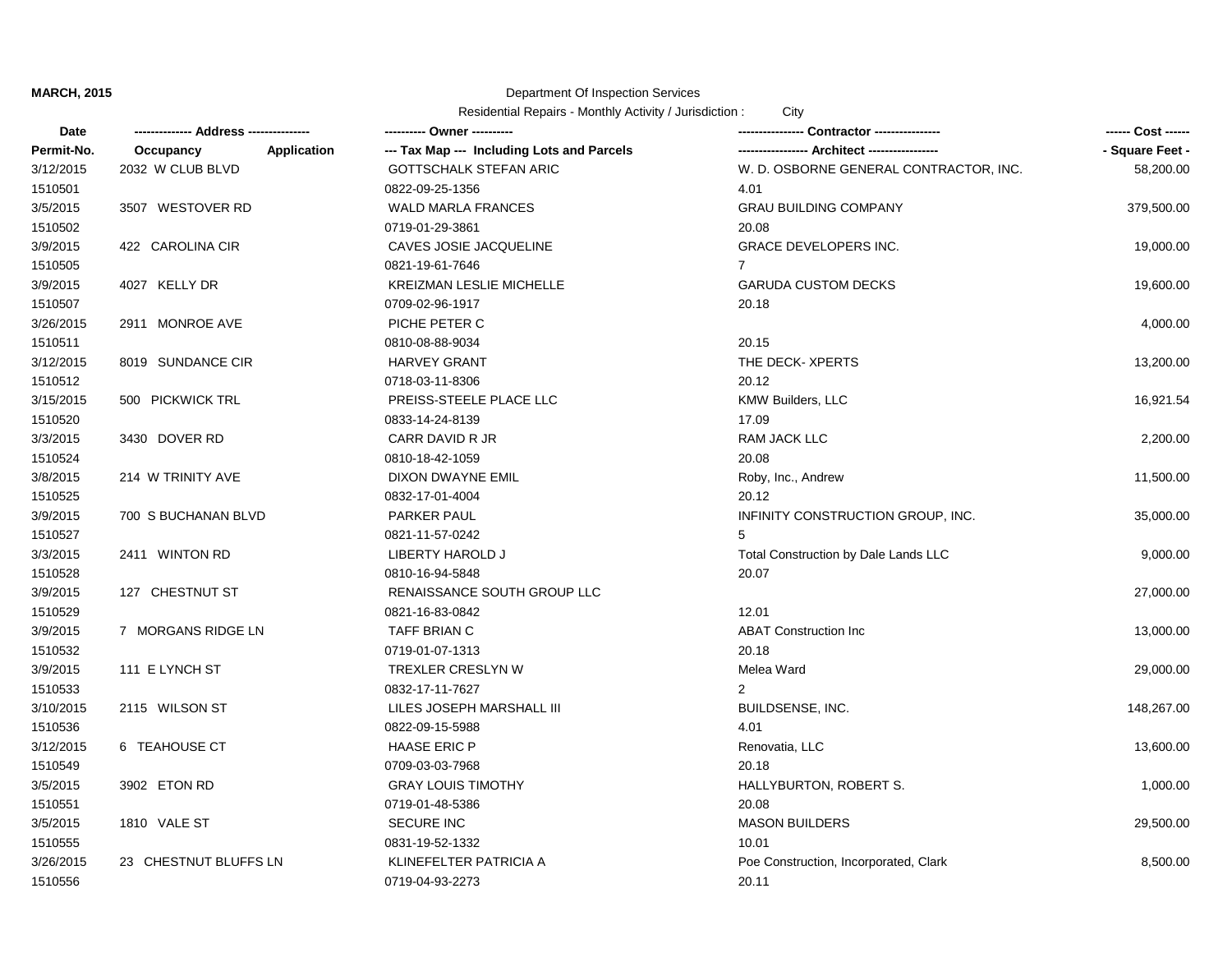#### Department Of Inspection Services

| Date       |                          | ---------- Owner ----------                |                                           | ------ Cost ------ |
|------------|--------------------------|--------------------------------------------|-------------------------------------------|--------------------|
| Permit-No. | Application<br>Occupancy | --- Tax Map --- Including Lots and Parcels |                                           | - Square Feet -    |
| 3/10/2015  | 107 STURDIVANT RD        | <b>TSVETKOV VALERI</b>                     | SOUTHERN EXPOSURE SUNROOMS                | 19,350.00          |
| 1510561    |                          | 0812-01-06-7422                            | 17.06                                     |                    |
| 3/17/2015  | 155 MONTROSE DR          | KERNS THOMAS CLEVELAND III                 | <b>Tim Parrish</b>                        | 20,000.00          |
| 1510565    |                          | 0820-09-15-5448                            | 20.07                                     |                    |
| 3/10/2015  | 6 HUNTERS GREEN CT       | CASSALIA CHRISTOPHER JAMES                 | BERCON BUILDING COMPANY INCORPORATED      | 16,650.00          |
| 1510581    |                          | 0846-01-16-1701                            | 21                                        |                    |
| 3/8/2015   | 2612 MCDOWELL RD         | CONWAY BENJAMIN J                          | HUGHES CONTRACTING INC                    | 34,399.00          |
| 1510583    |                          | 0811-15-63-6148                            | 6                                         |                    |
| 3/12/2015  | 1010 N GREGSON ST        | MITCHELL KATE T                            | W. D. OSBORNE GENERAL CONTRACTOR, INC.    | 29,400.00          |
| 1510589    |                          | 0822-15-72-2735                            | 3.02                                      |                    |
| 3/12/2015  | 207 NORTHWOOD CIR        | <b>CHIEN JENNIFER</b>                      | Cam Hill                                  | 77,500.00          |
| 1510592    |                          | 0831-05-09-4815                            | 8.02                                      |                    |
| 3/8/2015   | 2307 KATE ST             | SWEETCO PROPERTIES LLC                     | ANDRE ALLEN                               | 1,000.00           |
| 1510595    |                          | 0831-19-71-0496                            | 10.01                                     |                    |
| 3/12/2015  | 3710 KNOLLWOOD DR        | HAYMORE JOANNA                             | <b>GARUDA CUSTOM DECKS</b>                | 18,500.00          |
| 1510597    |                          | 0803-02-98-3114                            | 17.07                                     |                    |
| 3/12/2015  | 4 HIGHGROVE LN           | RICHARDS CYNTHIA A                         | ALLIED MANAGEMENT GROUP, LLC              | 16,435.00          |
| 1510598    |                          | 0729-04-71-8805                            | 20.10                                     |                    |
| 3/12/2015  | 1121 N ROXBORO ST        | AFFORDABLE PROPERTIES GROUP                | MCKINNEY HOME RENOVATION AND REPAIR, INC. | 200,000.00         |
| 1510600    |                          | 0831-05-19-4950                            | 8.02                                      |                    |
| 3/12/2015  | 2705 AUGUSTA DR          | HOGAN SALLY RUSH                           | Triangle Green Construction, L.L.C.       | 49,000.00          |
| 1510608    |                          | 0820-06-28-5063                            | $7^{\circ}$                               |                    |
| 3/15/2015  | 306 TOWERVIEW DR         | DUKE UNIVERSITY                            | LECHASE CONSTRUCTION SERVICES, LLC        | 11,000.00          |
| 1510619    |                          | 0811-05-69-9253.L10                        | 15.01                                     |                    |
| 3/19/2015  | 1405 RIDGEWAY AVE        | SALAZAR MIGUEL GOVEA                       |                                           | 18,000.00          |
| 1510621    |                          | 0830-06-38-2886                            | 14                                        |                    |
| 3/9/2015   | 2703 FAYETTEVILLE ST     | <b>HARRY MADGE H</b>                       | PJA, INC                                  | 28,500.00          |
| 1510625    |                          | 0820-12-86-2654                            | 13.04                                     |                    |
| 3/12/2015  | 916 DACIAN AVE           | <b>GUNN ROBYN</b>                          | ACANTHUS CONSTRUCTION, LLC                | 32,000.00          |
| 1510630    |                          | 0822-19-71-4821                            | 3.02                                      |                    |
| 3/23/2015  | 4600 UNIVERSITY DR       | NNN SPRINGFIELD APTS LLC                   | RAM JACK LLC                              | 129,800.00         |
| 1510633    |                          | 0800-13-93-4668                            | 20.16                                     |                    |
| 3/13/2015  | 2612 OWEN ST             | MONDOZA OSCAR JEOVANNY MORENO              |                                           | 5,500.00           |
| 1510649    |                          | 0831-20-81-3723                            | 10.01                                     |                    |
| 3/24/2015  | 3500 WINDING WAY         | <b>REED RANDALL</b>                        | E.W.D. Handyworks                         | 5,000.00           |
| 1510652    |                          | 0810-18-22-4051                            | 20.16                                     |                    |
| 3/12/2015  | 903 PROCTOR ST           | ELLZEY LAUREL B                            | <b>SPACE BUILDERS</b>                     | 11,621.00          |
| 1510654    |                          | 0821-11-55-6312                            | $\overline{7}$                            |                    |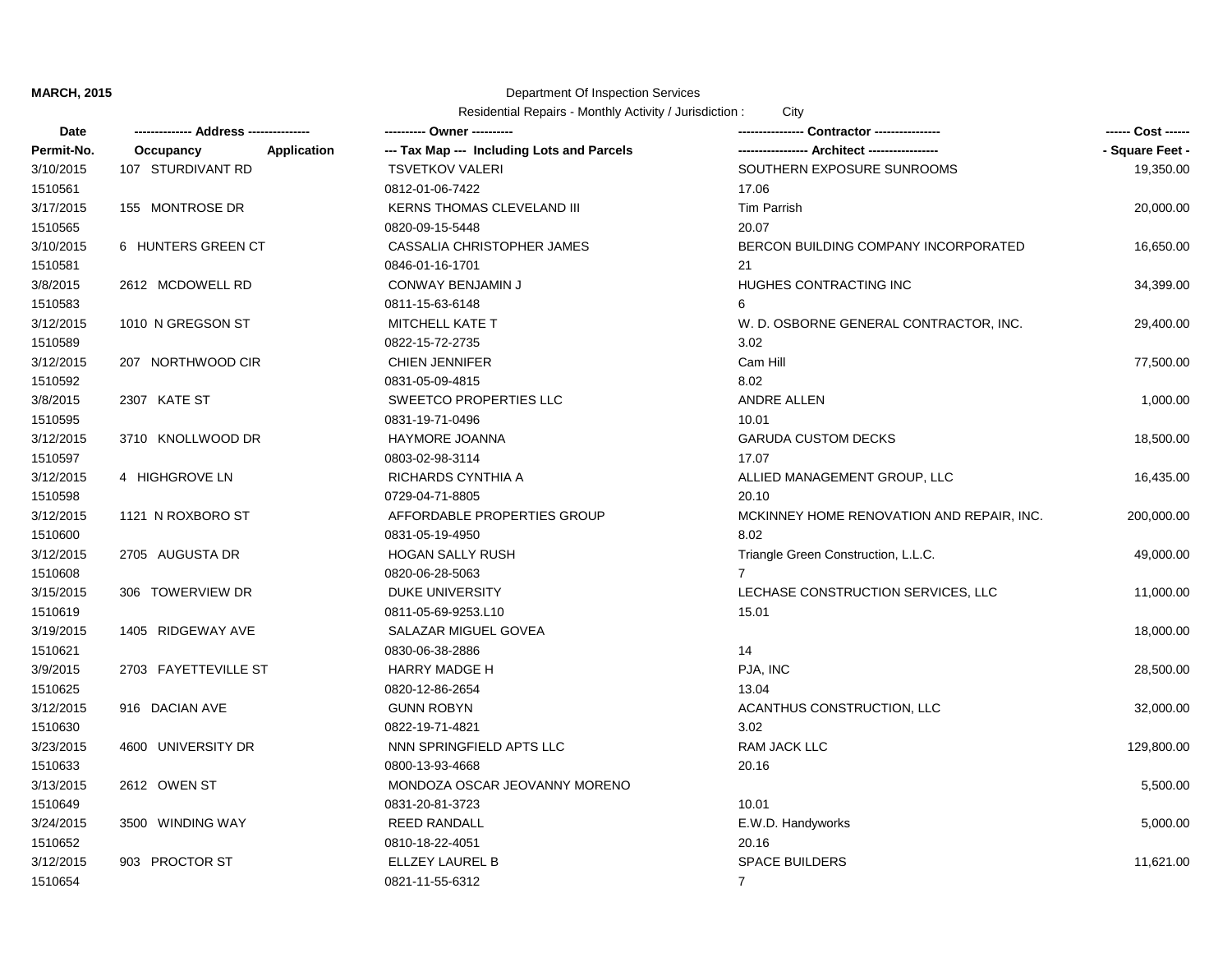#### Department Of Inspection Services

| Date       |                                 | ---------- Owner ----------                |                                      | ------ Cost ------ |
|------------|---------------------------------|--------------------------------------------|--------------------------------------|--------------------|
| Permit-No. | <b>Application</b><br>Occupancy | --- Tax Map --- Including Lots and Parcels |                                      | - Square Feet -    |
| 3/12/2015  | 511 NASH ST                     | ST JOSEPH AME CHURCH TRS                   | CARY RECONSTRUCTION CO., LLC.        | 52,700.00          |
| 1510655    |                                 | 0820-12-87-9107                            | 13.03                                |                    |
| 3/9/2015   | 2438 ALPINE RD                  | DECOCK LUKE G                              | <b>Hollow Rock Construction LLC</b>  | 15,000.00          |
| 1510656    |                                 | 0810-16-84-9408                            | 20.07                                |                    |
| 3/23/2015  | 2026 OCTOBER DR                 | CASON KRISTOFER LOGAN                      |                                      | 1,500.00           |
| 1510659    |                                 | 0840-02-86-9021                            | 18.05                                |                    |
| 3/12/2015  | 1504 BLOUNT ST                  | <b>TAPAWINGO LLC</b>                       | <b>RAM JACK LLC</b>                  | 8,950.00           |
| 1510664    |                                 | 0821-13-22-2654                            | 6                                    |                    |
| 3/15/2015  | 74 SPARGER SPRINGS LN           | <b>WEAVER KATHY H</b>                      | TaraMar, Inc.                        | 18,700.00          |
| 1510666    |                                 | 0803-04-72-5979                            | 17.07                                |                    |
| 3/12/2015  | 4100 KETTERING DR               | CROSBY RAWLAND P JR                        | PAUL C. MAKI                         | 70,000.00          |
| 1510674    |                                 | 0719-04-94-1002                            | 20.11                                |                    |
| 3/20/2015  | 2606 NEWQUAY ST                 | PICOTTE MARIBETH                           | Maribeth Robinson                    | 4,500.00           |
| 1510681    |                                 | 0803-04-63-2602                            | 17.07                                |                    |
| 3/23/2015  | 1406 PENNSYLVANIA AVE           | <b>COHN STEPHEN A</b>                      | Marcoplos Construction,              | 91,935.00          |
| 1510683    |                                 | 0822-10-36-7733                            | 4.01                                 |                    |
| 3/12/2015  | 501 MALLARD AVE                 | SMITH JACQUELINE ANN                       | Downie, David A.                     | 25,000.00          |
| 1510685    |                                 | 0831-05-18-6128                            | 11                                   |                    |
| 3/12/2015  | 3435 RUGBY RD                   | VASBINDER DAVID M                          | Erik Reavely - Custom Home Finishing | 14,750.00          |
| 1510687    |                                 | 0719-01-37-3152                            | 20.08                                |                    |
| 3/15/2015  | 23 SCOTT PL                     | <b>OATLEY THOMAS</b>                       | FOX GENERAL CONTRACTING              | 26,600.00          |
| 1510688    |                                 | 0811-14-32-8689                            | 6                                    |                    |
| 3/15/2015  | 1209 SAWYER ST                  | <b>MARSH ANDREW ESTATE</b>                 | Donald Evans                         | 15,000.00          |
| 1510693    |                                 | 0821-20-92-2376                            | 13.01                                |                    |
| 3/15/2015  | 2604 MCDOWELL RD                | <b>JOHNSON KELLIE B</b>                    | DeWeese Construction Services, Inc.  | 55,000.00          |
| 1510695    |                                 | 0811-15-63-6374                            | 6                                    |                    |
| 3/19/2015  | 2511 HIGHLAND AVE               | <b>BURTYK TERRY</b>                        | AEC Designworks, Inc.                | 5,634.00           |
| 1510726    |                                 | 0832-09-27-0066                            | 1.01                                 |                    |
| 3/18/2015  | 1410 N DUKE ST                  | MINERVA INVESTMENT PROPERTIES              | MINERVA DESIGN & RENOVATION, LLC.    | 132,277.00         |
| 1510730    |                                 | 0822-16-83-0933                            | 3.02                                 |                    |
| 3/19/2015  | 7008 KNOTTY PINE DR             | DRICKAMER MARGARET                         | <b>SPACE BUILDERS</b>                | 90,078.00          |
| 1510732    |                                 | 0708-03-42-1078                            | 20.12                                |                    |
| 3/17/2015  | 3708 TURQUOISE DR               | MCDOUGAL SHARON H                          | <b>LCG Construction</b>              | 7,656.16           |
| 1510735    |                                 | 0851-01-26-6728                            | 18.04                                |                    |
| 3/19/2015  | 1515 MOUNTAINVIEW AVE           | DONALD J SILVERSMITH REVOCABLE             | Hershberger, Todd Brindley           | 25,000.00          |
| 1510736    |                                 | 0812-11-66-3779                            | 4.01                                 |                    |
| 3/17/2015  | 405 SWIFT CREEK XING            | TOLL NC LP                                 | ROBIE CLIFTON                        | 3,000.00           |
| 1510737    |                                 | 0717-02-85-2373                            | 20.12                                |                    |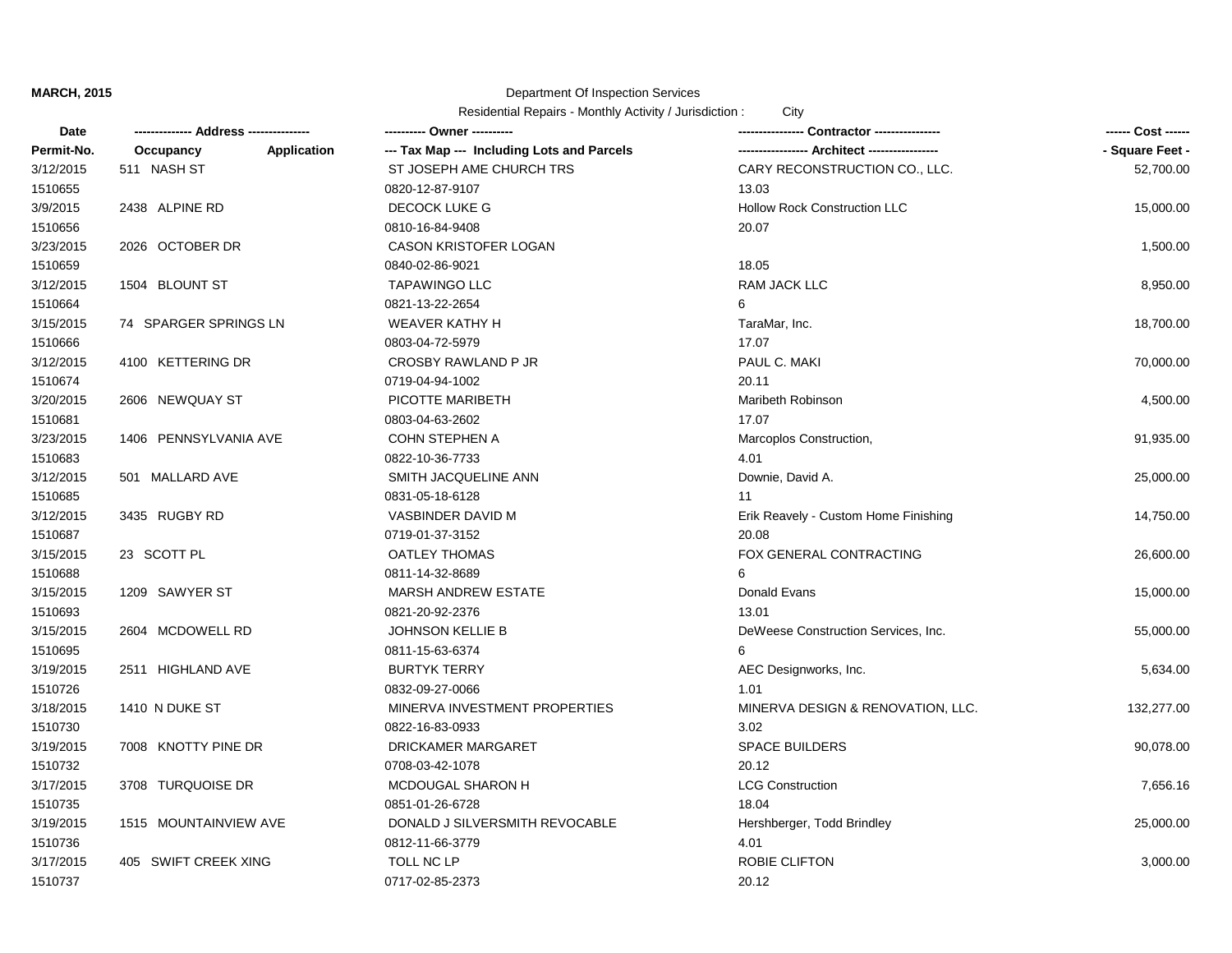### Department Of Inspection Services

| Date       |                          | ---------- Owner ----------                |                                                      | ------ Cost ------ |
|------------|--------------------------|--------------------------------------------|------------------------------------------------------|--------------------|
| Permit-No. | Application<br>Occupancy | --- Tax Map --- Including Lots and Parcels | ---------------- Architect ----------------          | - Square Feet -    |
| 3/18/2015  | 1016 URBAN AVE           | NAGGIE SUSANNA                             | David Johnson                                        | 18,000.00          |
| 1510741    |                          | 0822-19-62-7272                            | 3.02                                                 |                    |
| 3/23/2015  | 3011 OXFORD DR           | SHAPIRO MARIAN LYNN                        | FOX GENERAL CONTRACTING                              | 22,390.00          |
| 1510742    |                          | 0810-12-97-6420                            | 20.15                                                |                    |
| 3/18/2015  | 3218 PINAFORE DR         | CONGDON-PRICK THORSTEN                     |                                                      | 2,100.00           |
| 1510748    |                          | 0801-04-71-8769                            | 20.17                                                |                    |
| 3/19/2015  | 2313 PRINCE ST           | JACKSON AUBREY A                           | COLE, FRANK, BLDG CO, INC                            | 24,500.00          |
| 1510764    |                          | 0811-16-93-8392                            | 6                                                    |                    |
| 3/18/2015  | 1 BONHAM CT              | SYKES JOHN P                               | DECKS BY ALL MEANS                                   | 7,105.00           |
| 1510772    |                          | 0759-03-23-2396                            | 18.05                                                |                    |
| 3/23/2015  | 2701 PICKETT RD          | FOREST AT DUKE INC                         | REBATH OF THE TRIANGLE                               | 200.00             |
| 1510774    |                          | 0810-07-59-3307                            | 20.15                                                |                    |
| 3/23/2015  | 2814 MONTGOMERY ST       | <b>GOLDSTEIN DEBORAH N</b>                 | Done Right the First Time Contractors - Troy Anthony | 17,000.00          |
| 1510775    |                          | 0811-18-41-9065                            | 20.17                                                |                    |
| 3/23/2015  | 812 EVA ST               | AHMAD M SHAKEEL                            | Vistabution, LLC                                     | 1,000.00           |
| 1510778    |                          | 0831-10-36-6467                            | 11                                                   |                    |
| 3/26/2015  | 133 PINECREST RD         | <b>DESIMONE ANDREW</b>                     | A.G. BUILDERS                                        | 236,018.00         |
| 1510783    |                          | 0811-20-72-7484                            | 6                                                    |                    |
| 3/19/2015  | 2308 BARRYMORE AVE       | LEWIS CHARLES L                            | DeWeese Construction Services, Inc.                  | 12,700.00          |
| 1510785    |                          | 0823-14-23-8358                            | 17.05                                                |                    |
| 3/20/2015  | 7 GENEVA CT              | PRATT KATHLEEN MCNALLY                     | Evans Homes, LLC, MJ                                 | 100,000.00         |
| 1510787    |                          | 0729-03-30-1675                            | 20.12                                                |                    |
| 3/20/2015  | 115 ROSEBUD LN           | <b>MCNAIR STACI R</b>                      | RAM JACK LLC                                         | 16,150.00          |
| 1510790    |                          | 0852-03-43-7581                            | 18.04                                                |                    |
| 3/26/2015  | 4024 NOTTAWAY RD         | LAWTON MATTHEW J                           |                                                      | 62,500.00          |
| 1510798    |                          | 0719-01-25-8279                            | 20.08                                                |                    |
| 3/23/2015  | 606 CRESTVIEW DR         | <b>KLOCH FRANCIS E</b>                     |                                                      | 3,000.00           |
| 1510800    |                          | 0825-04-91-2037                            | 16.01                                                |                    |
| 3/23/2015  | 909 DACIAN AVE           | DALTON STEPHEN THOMAS                      | Turnlight Partners Ltd.                              | 12,000.00          |
| 1510801    |                          | 0822-20-71-5670                            | 3.02                                                 |                    |
| 3/26/2015  | 173 MONTROSE DR          | PINKASAVAGE MICHAEL J                      | DAY 2 DAY CONSTRUCTION                               | 26,500.00          |
| 1510835    |                          | 0820-09-15-6131                            | 20.07                                                |                    |
| 3/26/2015  | 24 BROOKSIDE PL          | ROESNER BRUCE B TRUSTEE                    | N.C. CONSTRUCTION SERVICES, INC.                     | 3,500.00           |
| 1510836    |                          | 0813-04-53-0505                            | 17.07                                                |                    |
| 3/26/2015  | 210 W MARKHAM AVE        | <b>GOFF AMY W</b>                          | Hetherington, Stephen Michael                        | 5,000.00           |
| 1510837    |                          | 0832-13-12-0636                            | $\overline{2}$                                       |                    |
| 3/31/2015  | 520 HOLLOWAY ST          | TOFT GREGORY RICHARD TRUST                 | Hetherington, Stephen Michael                        | 5,000.00           |
| 1510838    |                          | 0831-09-26-0800                            | 11                                                   |                    |